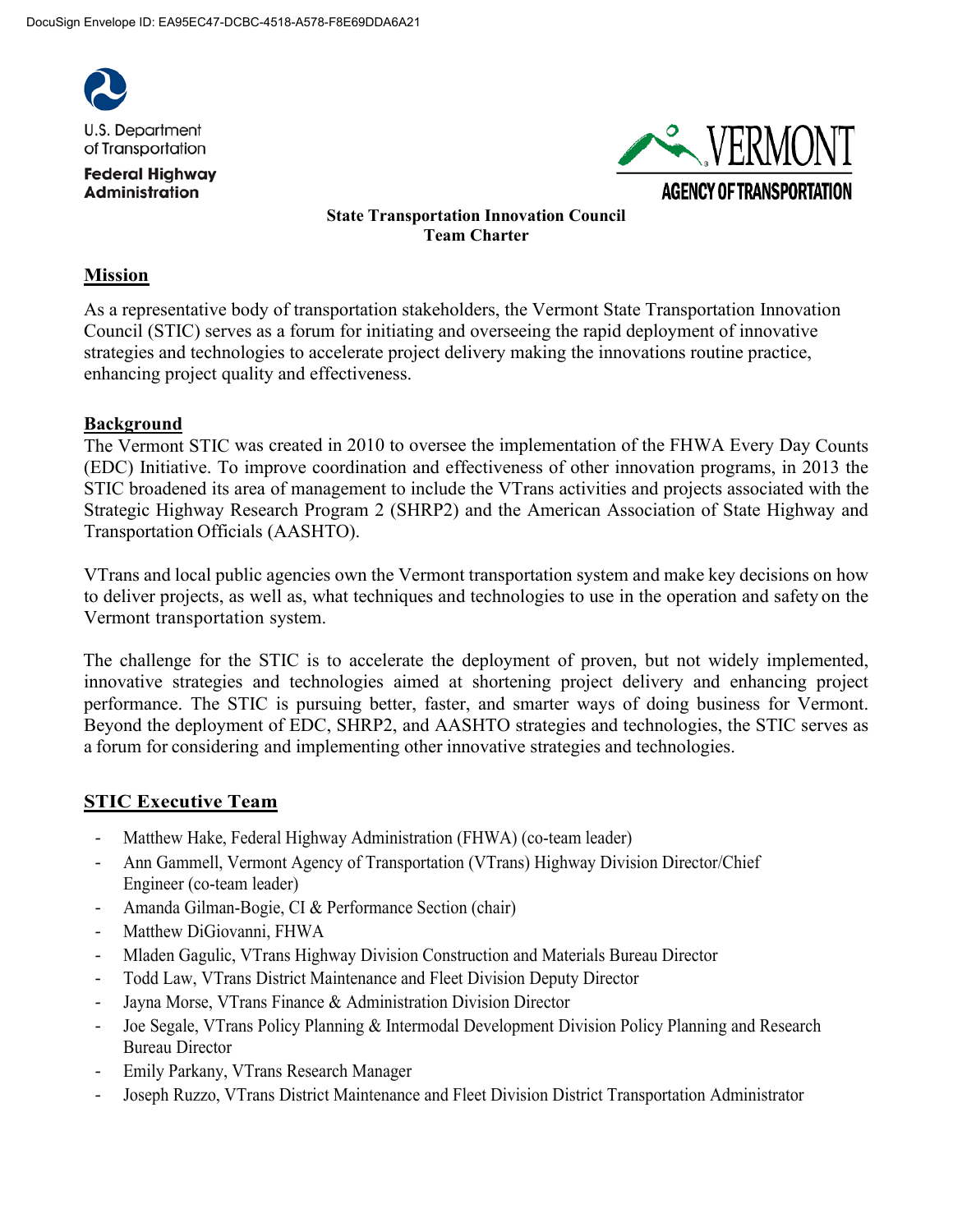# **STIC Partners**

The Executive committee will partner with the VT transportation community and other entities that are involved in moving goods and people such as, but not limited to this list:

- American Council of Engineering Companies of Vermont (ACEC/VT)
- Associated General Contractors (AGC)
- Regional Planning Commissions (RPC)
- Vermont Academic Institutions
- Vermont League of Cities and Towns (VLCT)

# **Executive Team Responsibilities:**

Provide input on the initiatives to be pursued, appoint agency and industry representatives to the implementation teams, and establish performance goals to measure success. Render STIC decisions by the consensus of all participating members subject to the concurrence of the VTrans and FHWA co-Team leaders.

If an Executive Team Member is unable to attend a meeting, they may assign a proxy to act on their behalf.

The STIC (Executive team and partners) meets monthly as needed. At least one annual meeting is held each year.

# **Innovative Practice Management:**

VTrans in consultation with the STIC partners selects the innovations it will undertake. The STIC identifies co-champions from VTrans and the FHWA Vermont Division. The co-champions form an implementation team for the initiative, organize a meeting(s), and complete an innovation-specific implementation plan. The implementation team works closely with partners during development, deployment, and if appropriate adoption of the innovation as a routine practice. Both co-champions coordinate and track information relevant to the innovation with consideration of the implementation plan.

The development and tracking of performance metrics to measure success will be critical in tracking the impact of all innovations. This data will be used to track the progress of the innovations, as well as for permanent acceptance and implementation of the innovations.

# **Resources:**

1. FHWA STIC Incentive Program:

The FHWA Incentive Program provides resources to help the STIC make innovations standard practice in Vermont. Under the program, technical assistance and limited funds are available to support or offset the costs of standardizing innovative practices at VTrans or other public sector STIC partners. The funding opportunity is \$100,000 in Federal funds per State per federal fiscal year.

2. Accelerated Innovation Deployment (AID) Demonstrations: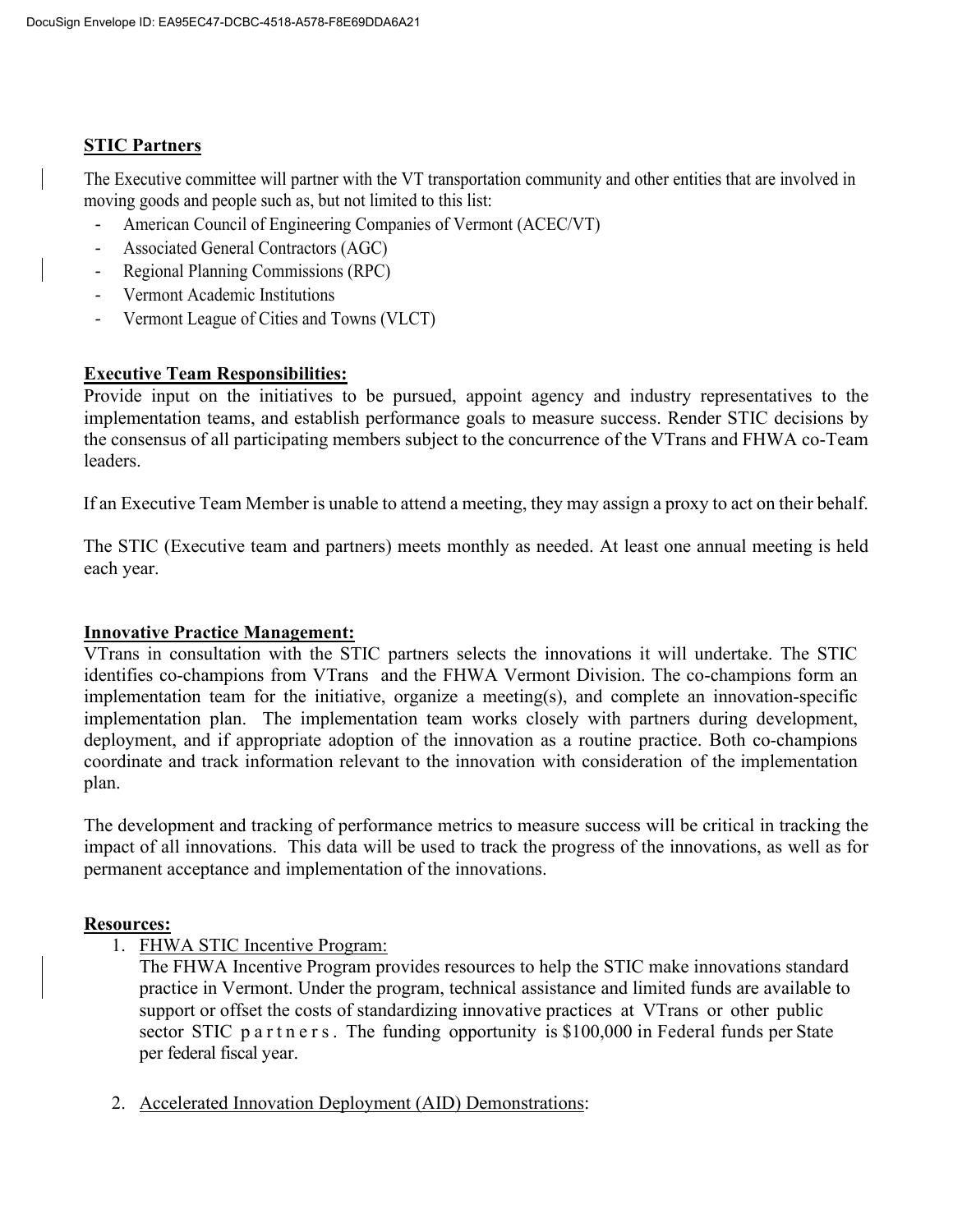The Accelerated Innovation Deployment (AID) Demonstration is a program under FHWA Technology and Innovation Deployment Program (TIDP). The AID Demonstration provides funding as an incentive for eligible entities to accelerate the implementation and adoption of innovation in highway transportation. The AID Demonstration funds are available for any project eligible for assistance under title 23, United States Code. Projects eligible for funding shall include proven innovative practices or technologies, including infrastructure and noninfrastructure strategies or activities, which the applicant or sub-recipient intends to implement and adopt as a significant improvement from the applicant's or the sub-recipient's conventional practice.

3. Increased Federal Share for Project-level Innovation:

Section 120(c)(3) of title 23, United States Code (U.S.C.) provides the option of an increased Federal share for projects using innovative project delivery methods. This provision, first established by MAP-21 and amended by the FAST Act, builds off the Every Day Counts initiative (EDC). The EDC initiative is designed to identify and deploy innovation aimed at shortening project delivery, enhancing the safety of our roadways, and protecting the environment. The increased Federal share of 5% for innovative techniques will incentivize use of such innovation to help deliver projects more efficiently and to deploy rapidly proven solutions that make a difference.

### **Communications**:

The STIC will strive to share information within Vermont, the transportation community, and nationally. This information will be about the accomplishments, successes, and lessons learned relating to the development and deployment of the innovations. The STIC will disseminate this information through status reports, websites, peer-to-peer exchanges, and other venues determined appropriate. The FHWA Vermont Division will submit data, information, and reports about the Vermont initiatives to the FHWA Center for Accelerating Innovation team as needed.

**Charter Amendments**: The STIC shall periodically review this Charter and make amendments as needed.

- o Adopted: 2-13-2014
- o Amended: 11-21-16
- o Amended: 9-18-2017
- o Amended: 06-29-20212
- o Amended: 01-10-2022